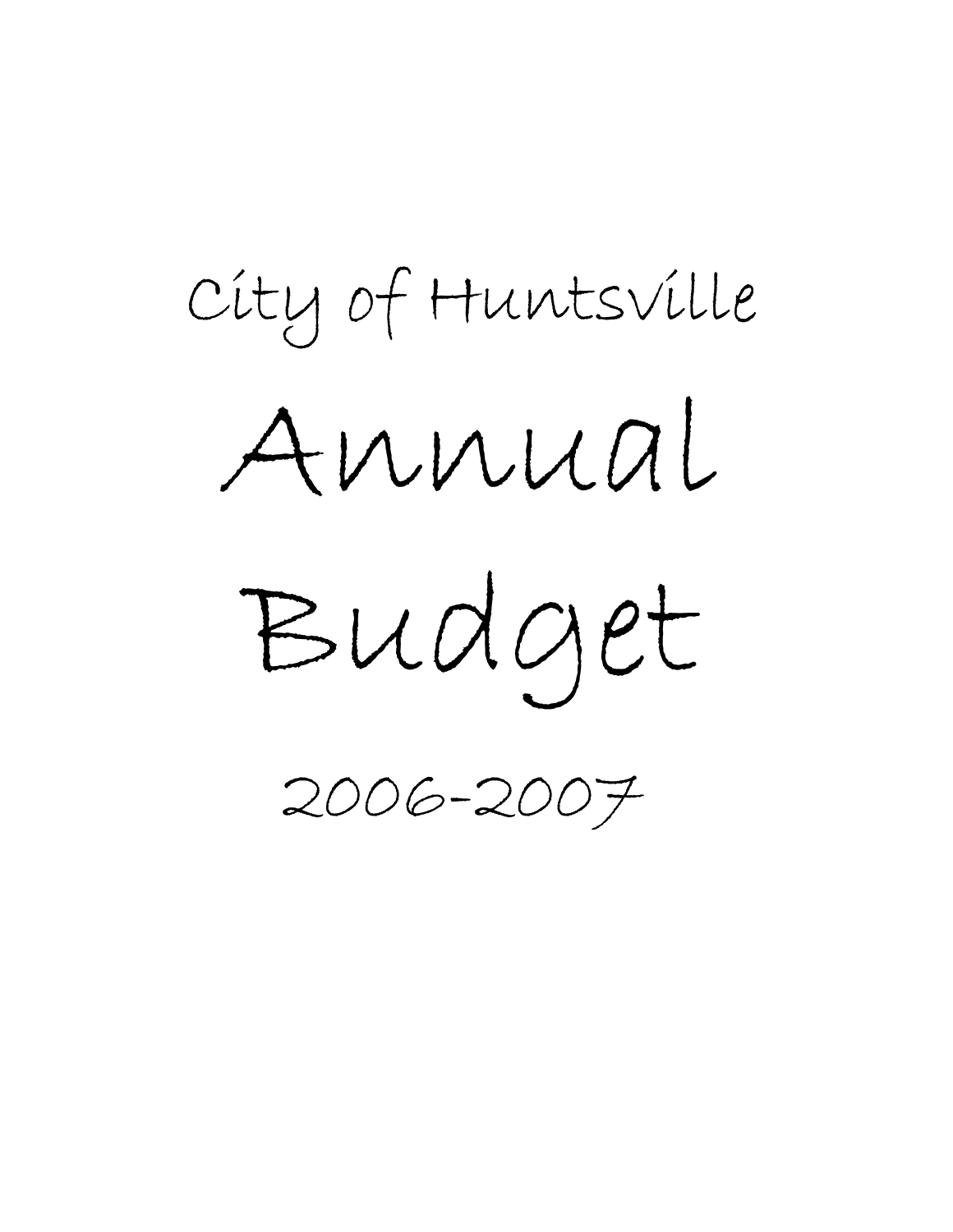# Huntsville City Council



**J Turner Mayor**



**Jim Willett Ward 1**



**Mac Woodward Ward 2**



**Clarence Griffin Ward 3**



**Melissa Mahaffey Position 2**



**Bob Tavenner Ward 4**



**Mickey Evans Position 3**



**Dalene Zender Position 1**



**Jack Choate Position 4**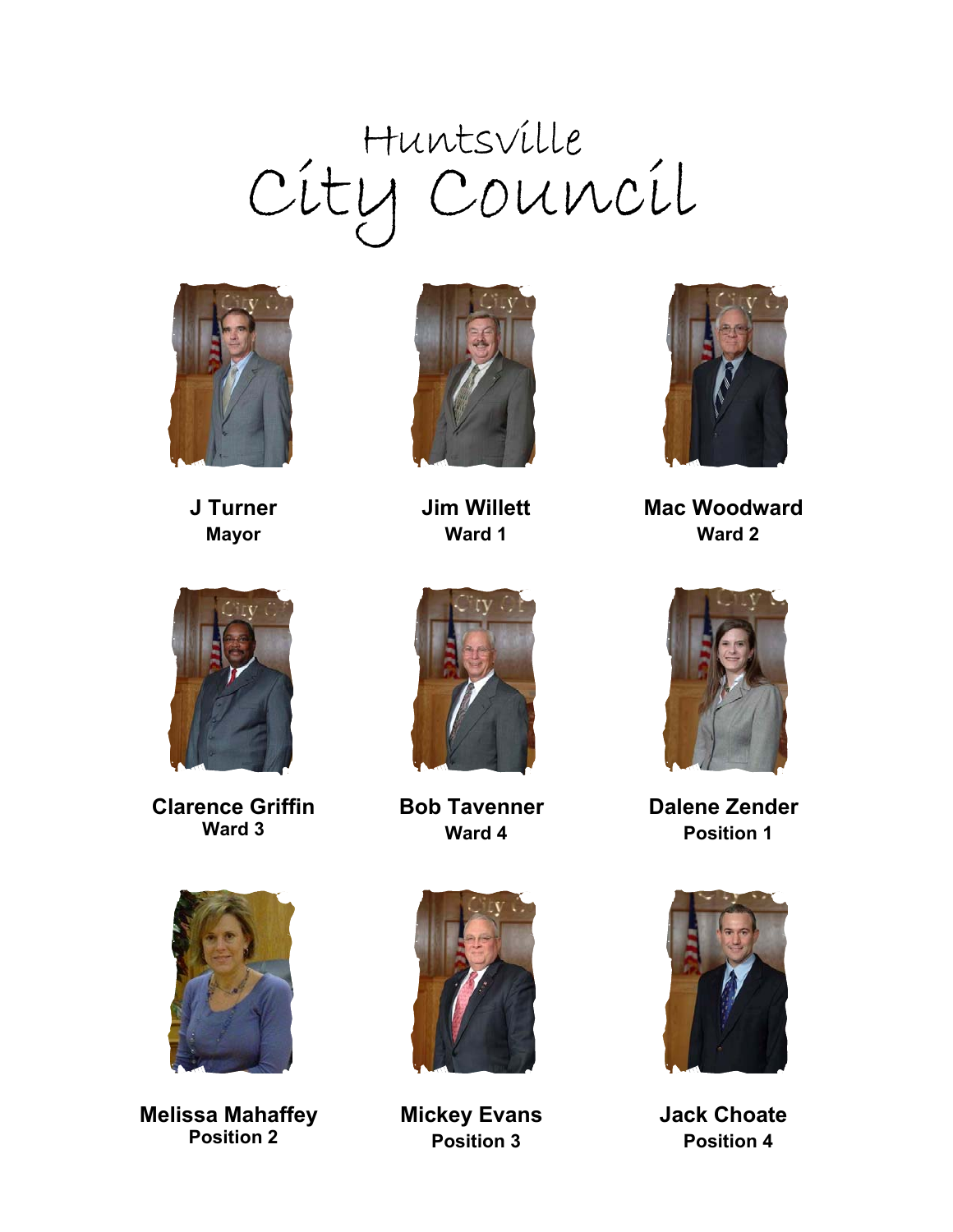## Leadership Team

Stephanie Brim Community Services Director Steve Stacy **Public Works Director Bill Daugette Public Utilities Director** Jean Sanders **Public Safety Director** Victor Pena Administrative Services Director Winston Duke **Finance Director** Glenn Isbell Special Projects Director John Gaines **City** Judge Thomas Leeper City Attorney Danna Welter **City Secretary** Kevin Evans **City Manager** 

### Budget Document Preparation

Brynn Reynolds Budget Analyst

City of Huntsville, Texas **1212 Avenue M Huntsville, Texas 77340 (936) 291-5400 huntsvilletx.gov**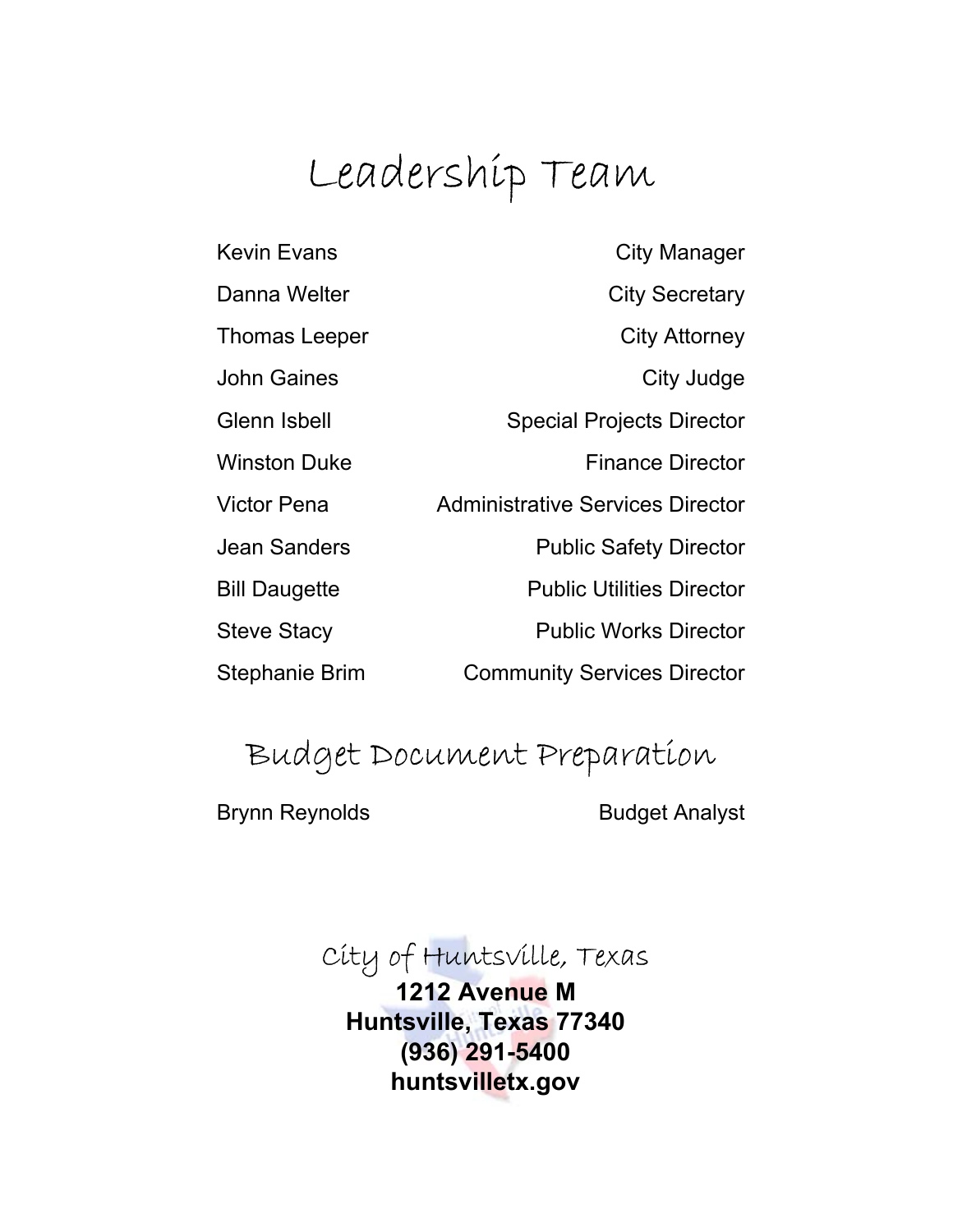| GOVERNMENT FINANCE OFFICERS ASSOCIATION |  |  |
|-----------------------------------------|--|--|
| Distinguished                           |  |  |
| <b>Budget Presentation</b>              |  |  |
| Award                                   |  |  |
| PRESENTED TO                            |  |  |
| <b>City of Huntsville</b>               |  |  |
| <b>Texas</b>                            |  |  |
| For the<br>Fiscal Year<br>Beginning     |  |  |
| <b>October 1, 2005</b>                  |  |  |
| Carla Exerge<br>r k. Emou               |  |  |
| President<br><b>Executive Director</b>  |  |  |
|                                         |  |  |
|                                         |  |  |
|                                         |  |  |

#### **AWARD FOR DISTINGUISHED BUDGET PRESENTATION**

"The Government Finance Officers Association of the United States and Canada (GFOA) presented a Distinguished Budget Presentation Award to the City of Huntsville, Texas, for its annual budget for the fiscal year beginning October 1, 2005."

"In order to receive this award, a governmental unit must publish a budget document that meets program criteria as a policy document, as an operations guide, as a financial plan and as a communications device."

This award is valid for a period of one year only. We believe our current budget continues to conform to program requirements, and we are submitting it to GFOA to determine its eligibility for another award.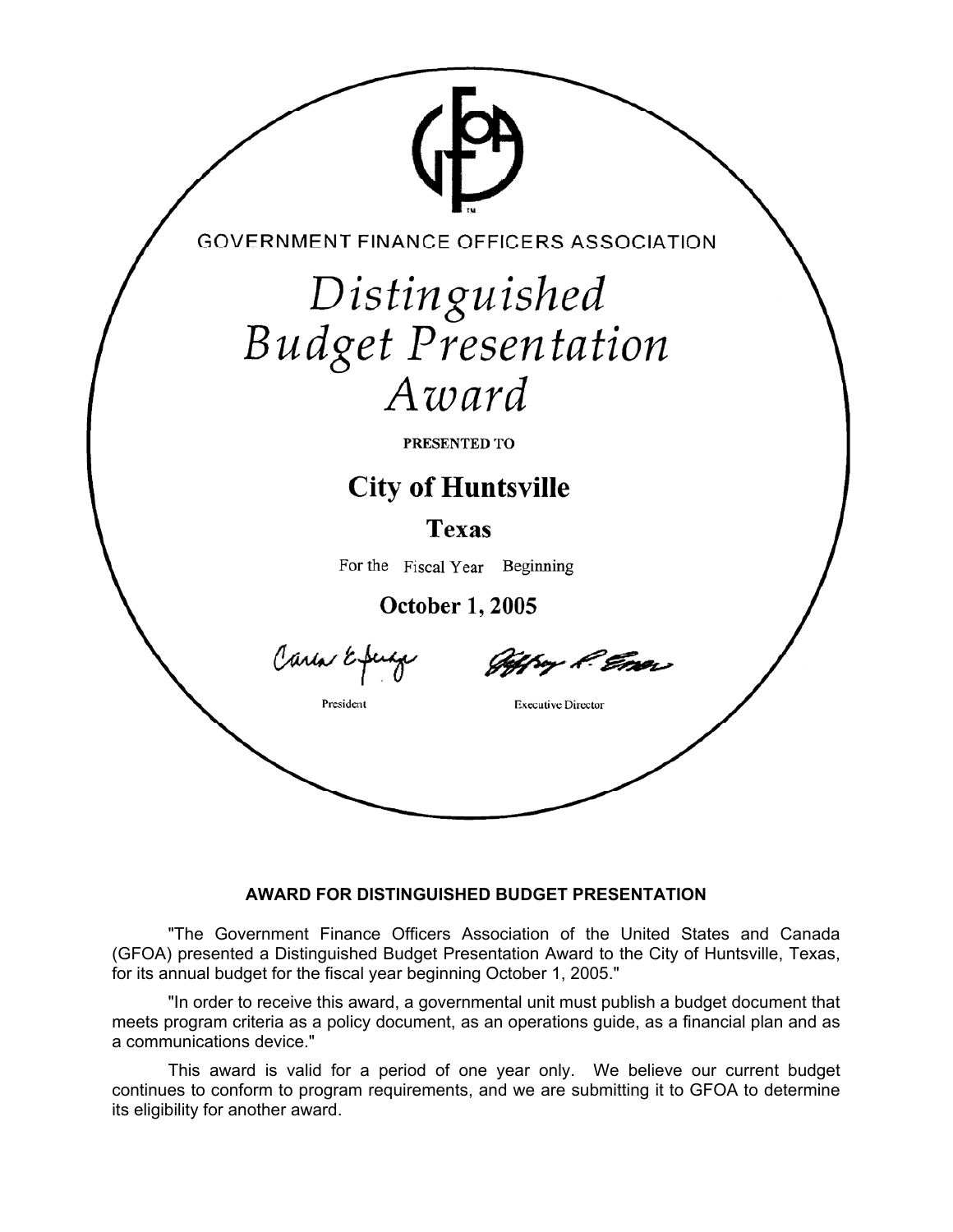# Table of Contents

#### 1. Budget Overview

#### 2. Department Overview